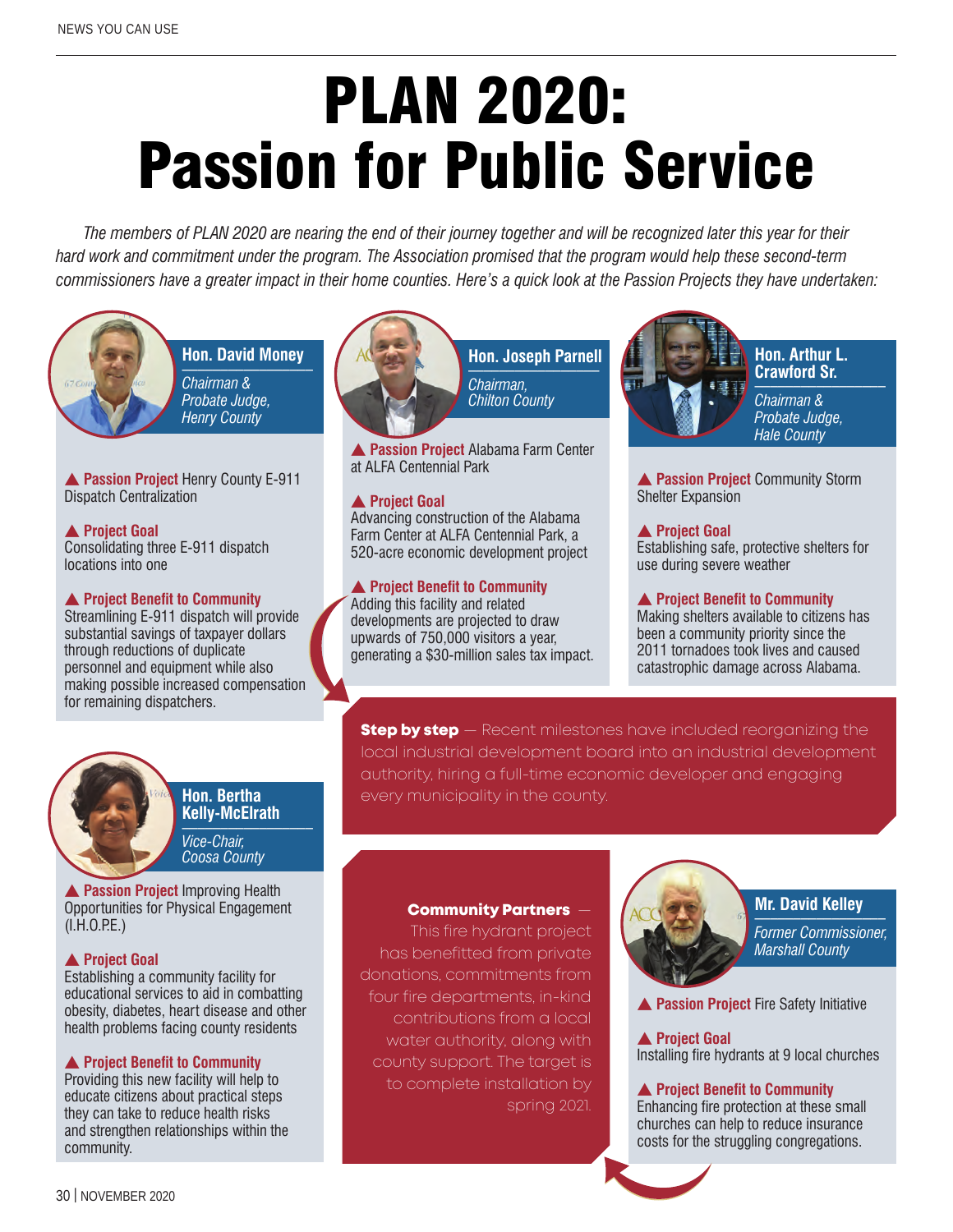### **Hon. Lee Patterson** \_\_\_\_\_\_\_\_\_\_\_\_\_\_\_\_\_

*Commissioner, Calhoun County* 

**A Passion Project Chief Ladiga Landing Enhancements** 

#### **A** Project Goal

Improving park attractions and amenities with plantings of native species, construction of two pavilions and the addition of a historic truss bridge

#### **A** Project Benefit to Community

Planting native species will make this park a destination for school field trips, and reerecting the county's last truss bridge is an act of historic preservation.



# **Hon. Jason Black** \_\_\_\_\_\_\_\_\_\_\_\_\_\_\_\_\_

*Commissioner, Limestone County*

**A Passion Project Recreational Public** Access

#### **A** Project Goal

Redesigning a public boat launch and public fishing area

#### **A** Project Benefit to Community

Increasing recreational opportunities for families will enhance quality of life and help the community enjoy the area's natural resources.



**Hon. Mike Vest** \_\_\_\_\_\_\_\_\_\_\_\_\_\_\_\_\_ *Commissioner, Shelby County*

**A Passion Project End Heroin** Birmingham Walk

#### **A** Project Goal

Bringing awareness and resources to those who are in need and raising funds to provide scholarships for those who can't afford recovery

#### **A** Project Benefit to Community

Increasing awareness of opioid addiction benefits individuals struggling with substance abuse and their friends and family. Helping people access treatment saves and transforms lives.

#### Rails to Trails  $-$

Calhoun County claims 27 of the Chief Ladiga Trail's 33 miles, and the landing provides direct access from the western portion of the county.



**A Passion Project 2020 Census** Complete Count

#### **A** Project Goal

Promoting Census participation

#### **▲ Project Benefit to Community**

Conducting special events and boosting communication should promote Census participation, which will benefit an economically disadvantaged county and help increase grant dollars and business investment.

# **Hon. Joe Hackworth** \_\_\_\_\_\_\_\_\_\_\_\_\_\_\_\_\_

*Commissioner, Lauderdale County*

**A Passion Project Response Agency** Resource Guide

#### **A** Project Goal

Providing emergency responders with an online database of local resources

#### **A** Project Benefit to Community

Connecting emergency responders and helping them share resources will improve public safety for the citizens of Lauderdale County.

**Team Effort** — Through this project, there are 14 volunteer fire departments, a municipal fire department, the sheriff's department and county EMA all working collaboratively.